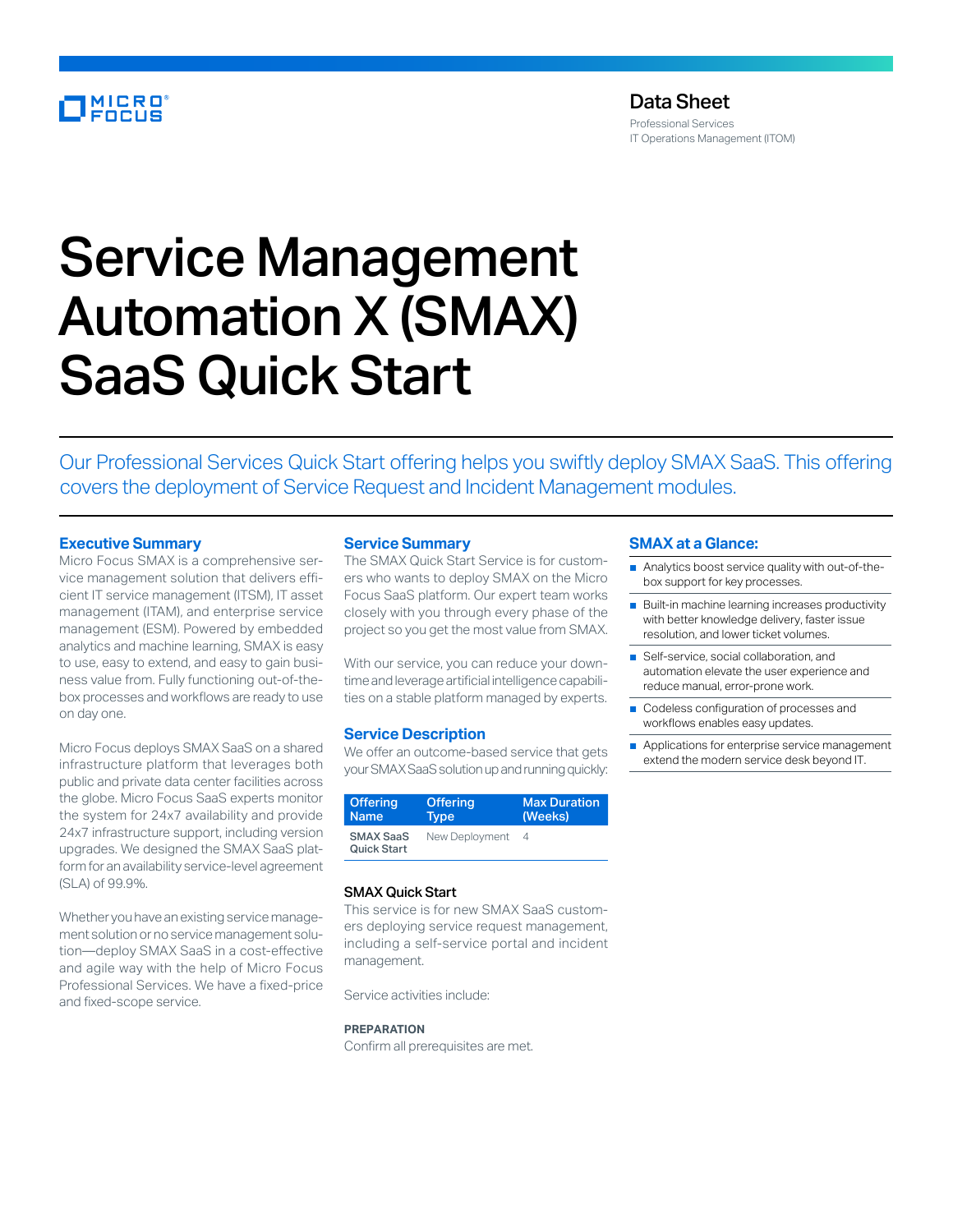#### **PROJECT PLANNING AND GOVERNANCE**

- Establish project governance.
- Define stakeholders and communications plan.
- Confirm SaaS environment readiness.
- Hold workshops for request management and incident management.
- Confirm project scope and strategy.
- Review customer roles and responsibilities.
- Schedule project.
- Manage resources.
- Manage risk and early communications.
- Manage budget.
- Monitor quality.

#### **IT SERVICE MODELS**

Create IT service models that accurately represent your IT services (up to one service model).

#### **IDENTITY AND ACCESS MANAGEMENT**

Build roles and groups (up to two each).

#### **BRANDING**

Apply branding and theme (up to one theme).

#### **SMAX MODULES**

- Implement Service Requests (up to seven catalog items).
- Implement Incidents (up to two incident models and five record categories).

#### **PRODUCTION READINESS**

Support user acceptance tests (dry run) to ensure that the system works as expected and delivers quality service to end users and clients.

#### **DELIVERABLES**

Provide as-built documentation.

#### **Duration**

Delivery of this service will not exceed 160 service hours. Our specialists will deliver it remotely. Delivery times are subject to local Micro Focus business hours.

#### **Service Limitations**

Excluded activities include:

- Managing communications within customer teams.
- Procuring licenses.
- Deploying more than two environments.
- Troubleshooting third-party tools.
- Performing user acceptance testing.

#### **Customer Requirements**

- Establish governance procedures, such as steering or program boards.
- Build acceptance plan that covers acceptance procedures, acceptance schedule, test plans, and creation schedule.
- Provide employees for acceptance, testing environments, and resources planning.
- Appoint project sponsors and stakeholders.
- Manage change to ensure successful adoption.
- Provide communication matrix and plan.
- Provide any required credentials for Micro Focus or third-party applications in scope.
- Provide remote access or VPN connectivity to our teams.
- Identify participants for knowledge transfer and handover.
- Open all necessary firewall ports.
- Perform user acceptance testing for signed-off test cases and provide feedback.

#### **Service Eligibility**

- Access to your network.
- Access to the servers and the applications in scope.
- Timely availability of subject-matter experts and your engagement manager.

#### **Enablement**

To be self-sufficient, we highly recommend going through our formal education courses for:

- Administrators
- Process owners
- Service desk agents
- Support engineers

#### **Terms**

Micro Focus Customer Terms-Professional Services. The services described in this data sheet ("Services") are subject to the *Micro Focus Customer Terms—Professional Services* posted at **[www.microfocus.com/en](https://www.microfocus.com/en-us/legal/end-user-agreement-terms)[us/legal/end-user-agreement-terms](https://www.microfocus.com/en-us/legal/end-user-agreement-terms)** (the "Terms"). All capitalized terms used in this data sheet, but not otherwise defined, will have the meaning set forth in the Terms.

Rescheduling. Customer may reschedule Services by providing written notice ten (10) or more business days in advance of the scheduled delivery but only if the revised schedule results in completion of delivery within one year from the purchase date. If Customer notifies Micro Focus of rescheduling less than ten (10) business days prior to the offering start date, the obligations of Micro Focus to deliver the Services are considered fulfilled and the rights of Customer to receipt of the Services will expire.

Change in Scope. Changes in scope to the Services are not allowed. Customer may request additional or different services, if available and at additional cost, through a mutually executed statement of work.

Services; Acceptance. Services do not include hardware maintenance and repair, software maintenance, or other standard support services provided by Micro Focus; software as a service; managed print services; or outsourcing services. Deliverables are deemed accepted upon delivery. Any acceptance criteria or procedures set forth in this data sheet apply only to the Services specified herein and do not apply to any other products or services Micro Focus may supply or has supplied to